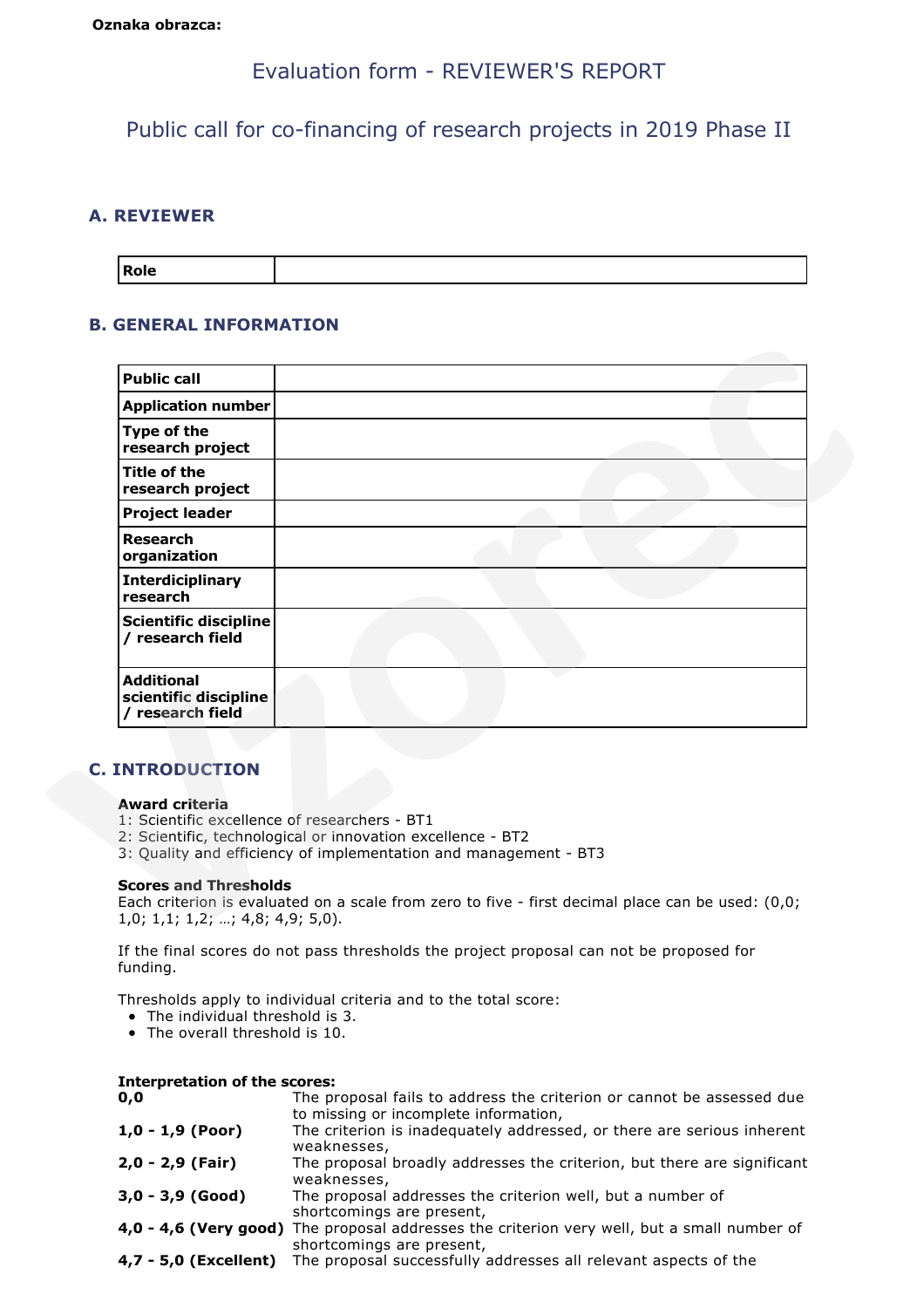### **D. REVIEWER'S REPORT**

#### **1. Scientific excellence of researchers - BT1**

The following aspects will be taken into account:

- Outstanding achievements
- Demonstrated capability of independent and creative thinking
- Ability to prepare a research proposal and conduct research

Data source:

Application form: ARRS-RPROJ-JP-PRIJAVA/2018-II

#### **Score 1:**

select score  $\overline{\mathbf{r}}$  Threshold for final score: 3,0 points.

**A written comment on individual assessment elements under criterion is obligatory and must be consistent with the score given (200 characters mandatory).**



### **2. Scientific, technological or innovation excellence - BT2**

The following aspects will be taken into account:

- Adequacy of addressing important research challenges
- Ambition and exceptionality of goals (for example, new methods and approaches to developing of scientific fields)
- Soundness of the concept, including trans-disciplinary considerations and relevance of the objectives
- Originality of the idea
- Adequacy of the proposed research methodology to achieve the objectives

Data source:

Application form: ARRS-RPROJ-JP-PRIJAVA/2018-II

### **Score 2:**

select score  $\blacktriangledown$  Threshold for final score: 3,0 points.

**A written comment on individual assessment elements under criterion is obligatory and must be consistent with the score given (200 characters mandatory).**

#### **3. Quality and efficiency of implementation and management - BT3**

The following aspects will be taken into account:

- The adequacy and effectiveness of the work plan, including the adequacy of the allocation of tasks and allocation of resources
	- The feasibility of a scientific approach

Data source: